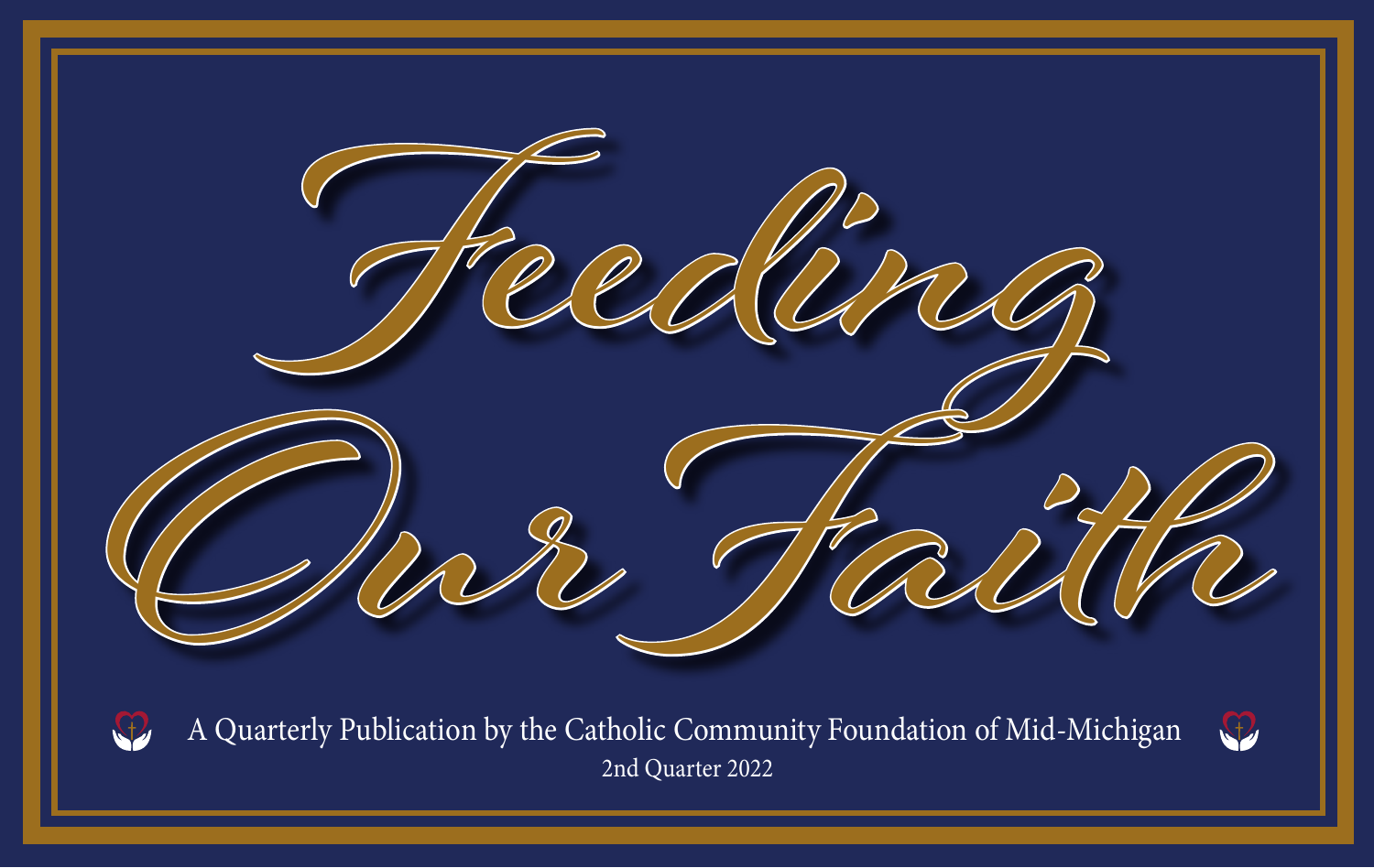## **News**



### **We are accepting applications for Catholic High School Scholarships**

The second application window for the Catholic Community Foundation of Mid-Michigan's Catholic High School Scholarships opened on May 9, 2022 and will close on July 15, 2022 at 11:59 p.m.

 Visit the CCFMM website at https://ccfmm.org/catholic-school-scholarships/ to find the online application portal, how-to-register tutorials, and a list of available Catholic School scholarships!

#### **CCFMM Upcoming Events**

Keep an eye out on our Facebook page, upcoming newsletters, and our website for special events with Bishop Gruss, virtual meetings regarding the Saint Joseph Society Bible Program, and our Priest, Parish Staff and Parish Volunteer Appreciation Luncheons in October.

**We are excited to be meeting in person once again.**

#### **Remember we have New Phone Numbers!**

The CCFMM began the New Year with a new phone number! The new main number for the Foundation is \* 989.303.9200. To contact each staff member at their new extension, look to our Staff Page in this newsletter.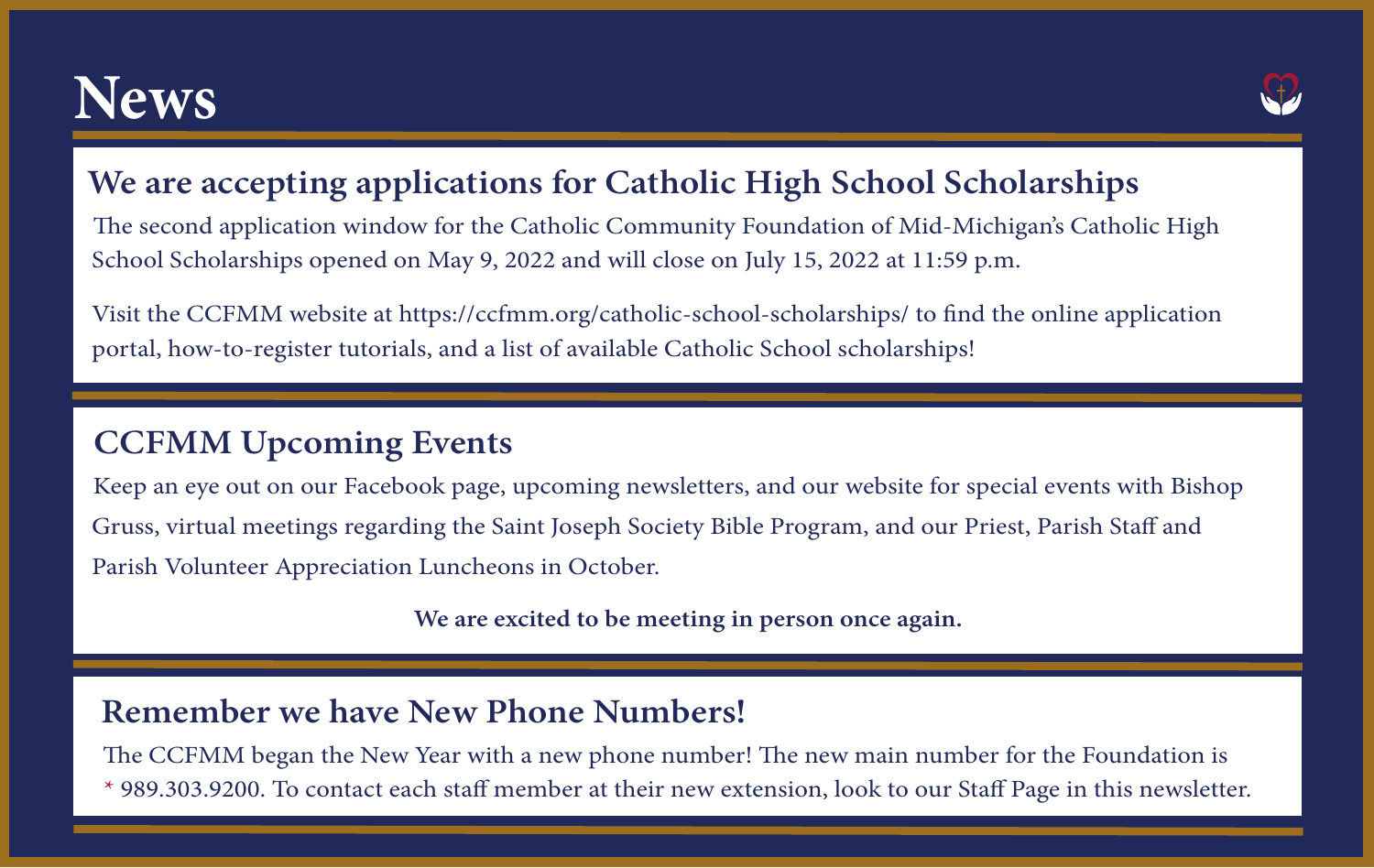## **First Annual CCFMM Investment Forum**



**At the first annual CCFMM Investment Forum May 11, donors had an opportunity to hear from financial experts who manage the Foundation's assets, including return on investments and the policy of socially responsible investing.**

**CCFMM sets its own asset allocation and investment strategy working with National Catholic Investment Pool consultants from CAPTRUST. Heidi Spencer, senior financial advisor and relationship manager at CAPTRUST, told the group that CAPTRUST consults to the largest number of Archdioceses and Dioceses in the nation from Maine to Alaska. It has been advising Catholic institutions for more than 36 years.**

**Investments are made only in Catholic socially responsible companies by using screening criteria based on the United States Conference of Catholic Bishops Socially Responsible Investment Guidelines. For example, companies that engage in fetal tissue research, human cloning, pornography, embryotic stem cells, recreational cannabis and gender reassignment, among others, are on a "do not invest list" that is continuously updated.**

**Andy Marino, investment strategist, said the global economic outlook has been clouded by growing inflation concerns, tightening monetary policy and the uncertain economic implications of the Russian invasion of Ukraine. He expects that markets may generate subdued returns for the foreseeable future. On the upside are wage gains and stimulus checks, individual savings, healthy corporate profits and improving COVID conditions.**

*Written by Joan Ramm*

**Please contact the CCFMM Staff for more information about our Investment Policies as well as our Investment Performance at 989.303.9200 or ccfmm@ccfmm.org!**

**Mark Your Calendars!**

**Our next Annual Investment Forum is scheduled for May 10, 2023. If you would like to be added to our invitation list please email us at ccfmm@ccfmm.org with your name and contact information.**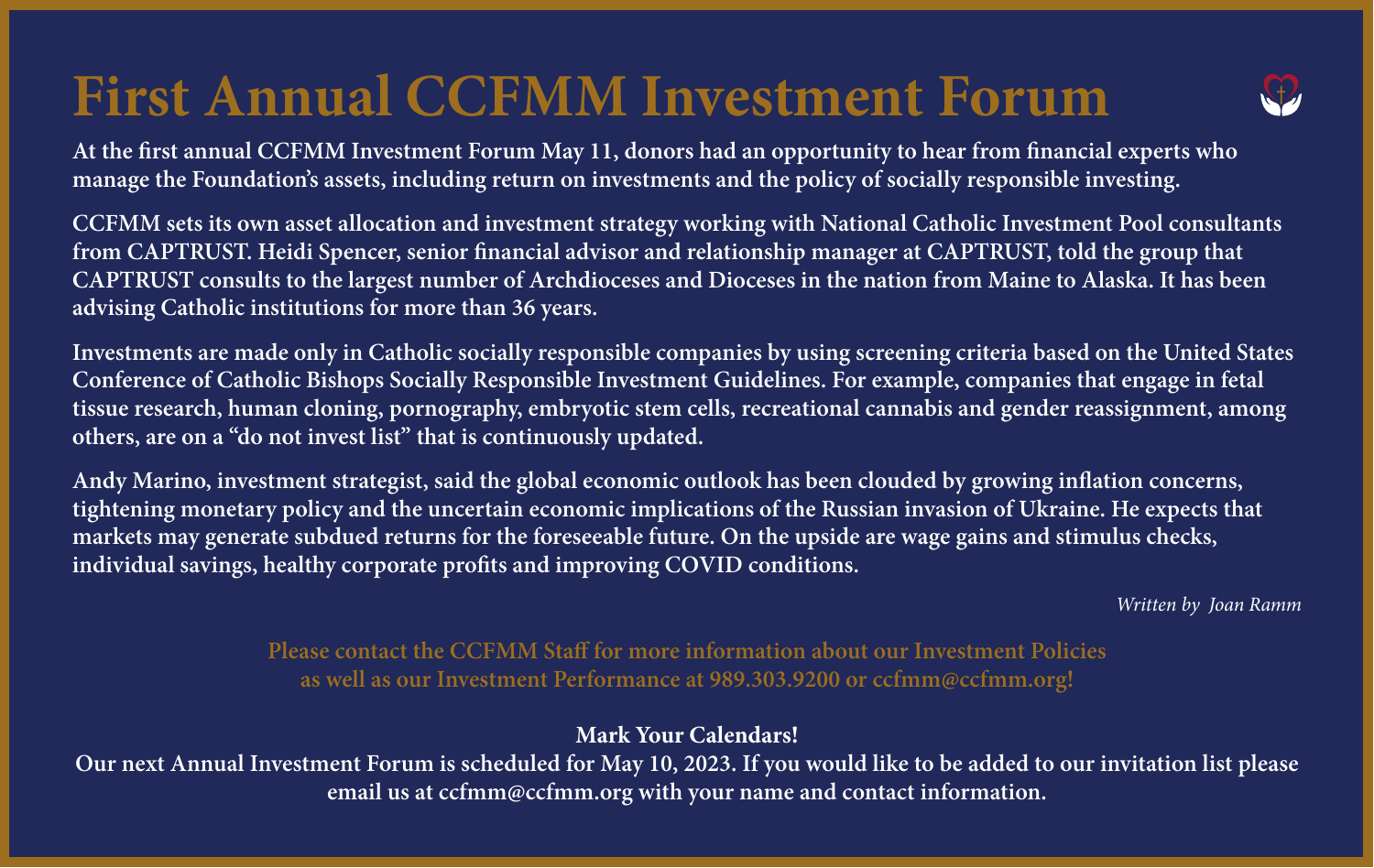## **Joshua Robert Jasman: A Joyful Life of Caring**

Joshua Robert Jasman was truly one in a million. According to his mother, Michelle Jasman, Josh was born caring about others. When he was very little and still in a car seat, he would ask her to stop along the road to help someone who looked needy—even if that someone was on the other side of the highway! This was just the beginning of a life lived for God and for others.

Josh was smart and loved reading, and when he received treat coupons after reading books/passing book tests in 4th grade, he didn't cash his coupons in right away. Instead, he saved them up until he had enough for the whole class. Then he bought all of his St. James classmates a treat.



As a teen, Josh was visiting cousins in California before his illness. They had all just ordered pizza, but then Josh noticed a homeless man looking through the trash for food. He immediately got up and gave his pizza to that man.

Shortly after, Josh was diagnosed with Ewing's sarcoma, a rare cancer that usually affects people from ages 10-20. Michelle said that even in the final stages of his disease, when Josh's father Thomas had taken time off to help his son, Josh encouraged him to go hunting, a sport they both enjoyed.

With his family at his side, Josh fought a valiant five-year battle with Ewing's sarcoma. He passed away in 2009 at age 20.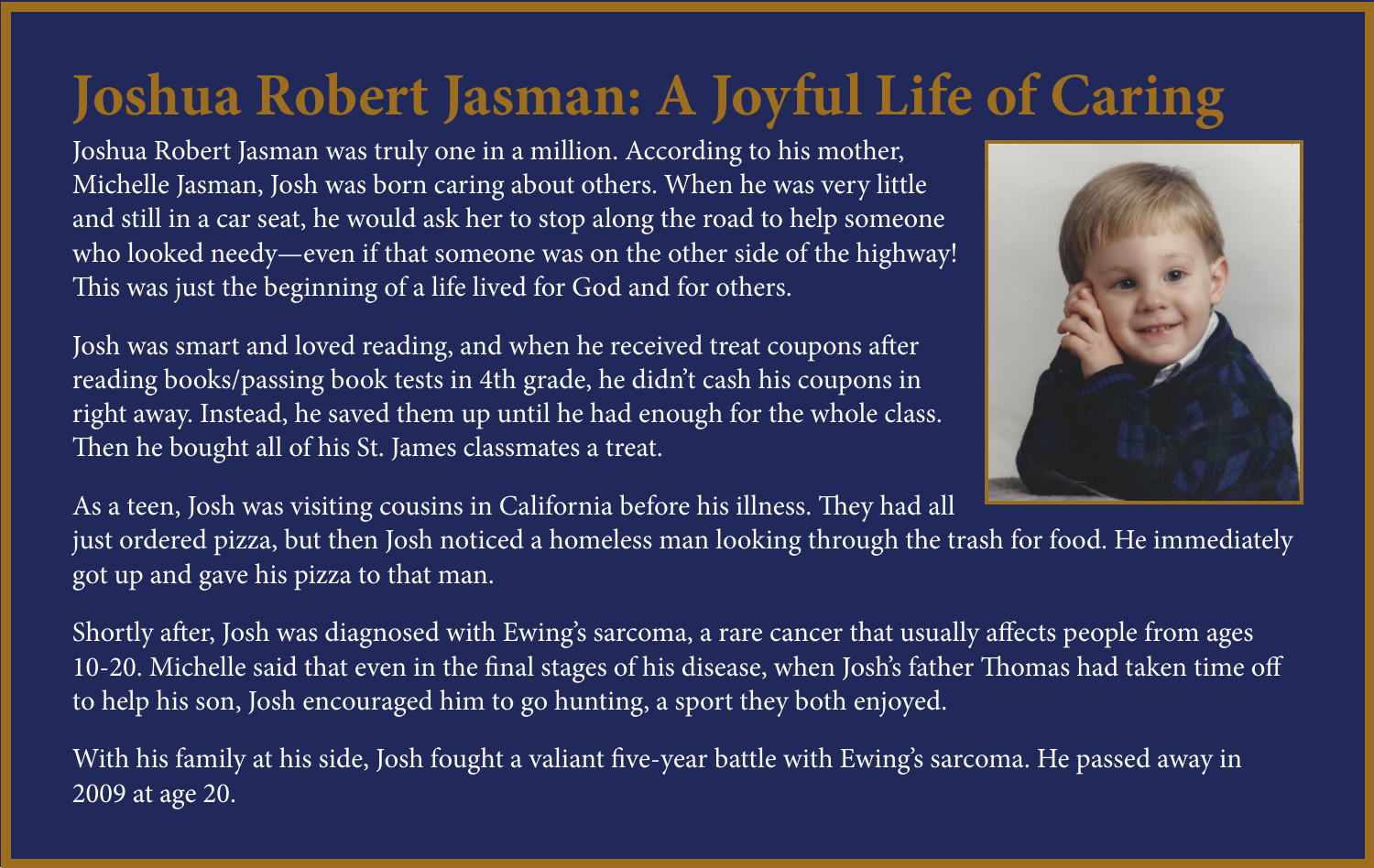## **and Sharing**

Josh attended St. James Grade School, where his mother said he received a wonderful education. He continued his education at All Saints High School and was a graduate of Bay City Central. He enjoyed playing and watching hockey, football, basketball, hunting, fishing, and playing cards.

In Josh's memory, the Josh Jasman Scholarship Fund was established in 2010 with the Catholic Community Foundation of Mid-Michigan (CCFMM). This advised fund was created in loving memory of Josh, who lived his life with the same fearless passion he lived his faith. Those who were touched by him during his life will be forever blessed. The intention of this fund is to create additional opportunities for others to be blessed by Josh.

Each year a golf outing for the fund is held in Bay City and the recipients of the scholarship are announced. This year's event will be held in June.

**For more information about the scholarship,** 

**check out our website at www.ccfmm.org/collegescholarships/ or contact CCFMM at 989.303.9202.**



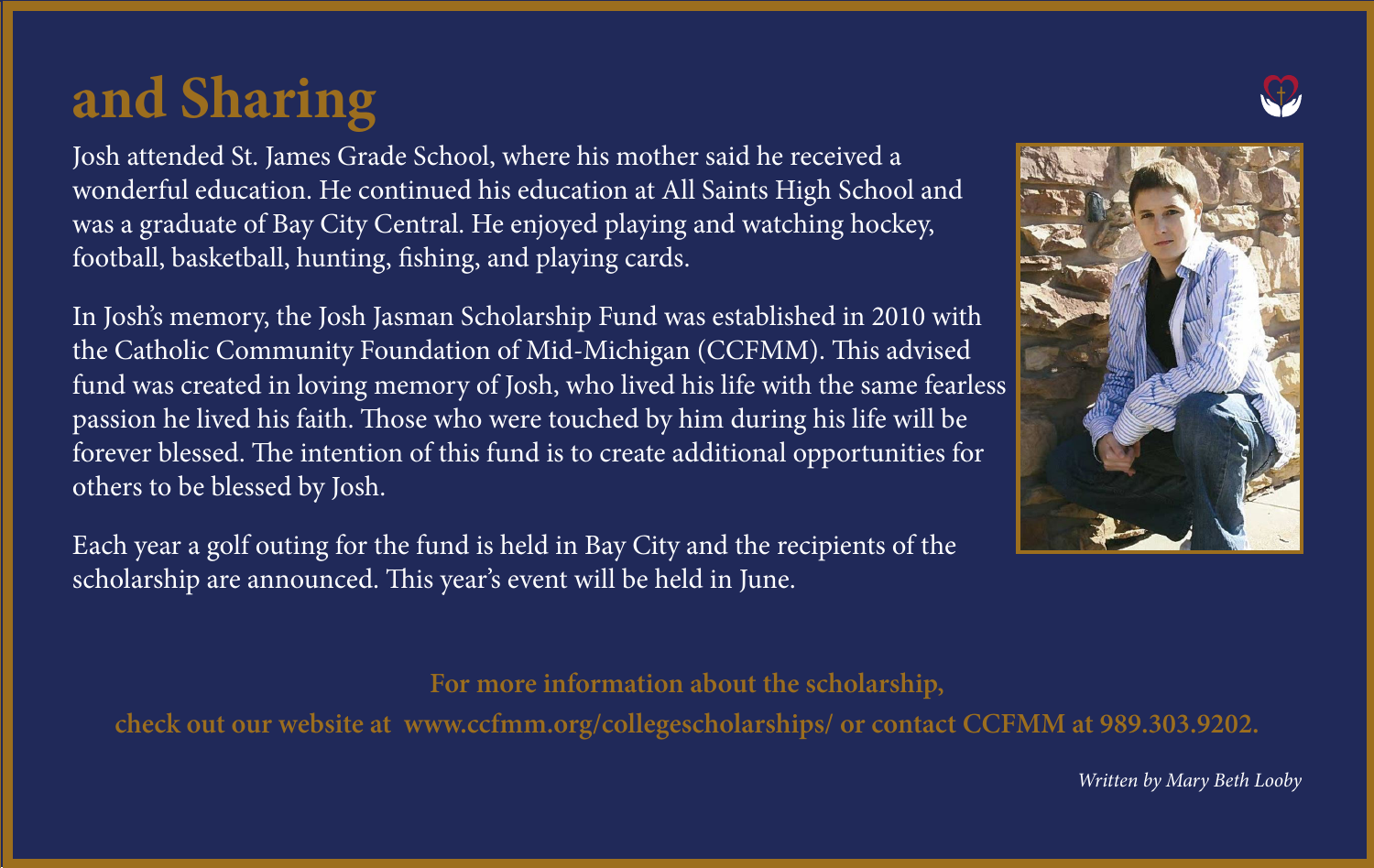## **CCFMM 2022 College Scholarship Recipients**



**All Saints Central School Scholarships Lori Stillwell Memorial Scholarship**

*Lyndsay Hammel*

#### **Want to learn more about these scholarships? Visit our website at www.ccfmm.org/collegescholarships/**

**Here you will find how to apply, submission deadlines, and a full list of our scholarships.**

> **Feel free to contact the CCFMM at 989.303.9200 for assistance.**

#### **Scholarships Still Under Review:**

*Josh Jasman Scholarship Fund Maria Elizabeth Paquette Scholarship Regina Graveline Family Scholarship*

#### **Nouvel Catholic Central School Scholarships Berberovich Memorial Scholarship**

*Jonathan Tunney* **|** *Joseph Tunney* **|** *Marianna Collison*

#### **Cesario Hernandez Memorial Scholarship**

*Christian Zamora*

#### **Craig Siler Scholarship**

*Joseph Tunney*

#### **Fr. E.C. LeFevre College Scholarship**

*Alec Lipinski* **|** *Colette McConnell* **|** *Joseph Tunney*

*Carl Schmidt* **|** *Jonathan Tunney*

#### **Larry J. Oswald Memorial Scholarship**

*Carl Schmidt*

**Northwest Kiwanis Scholarship**

*Alec Lipinski*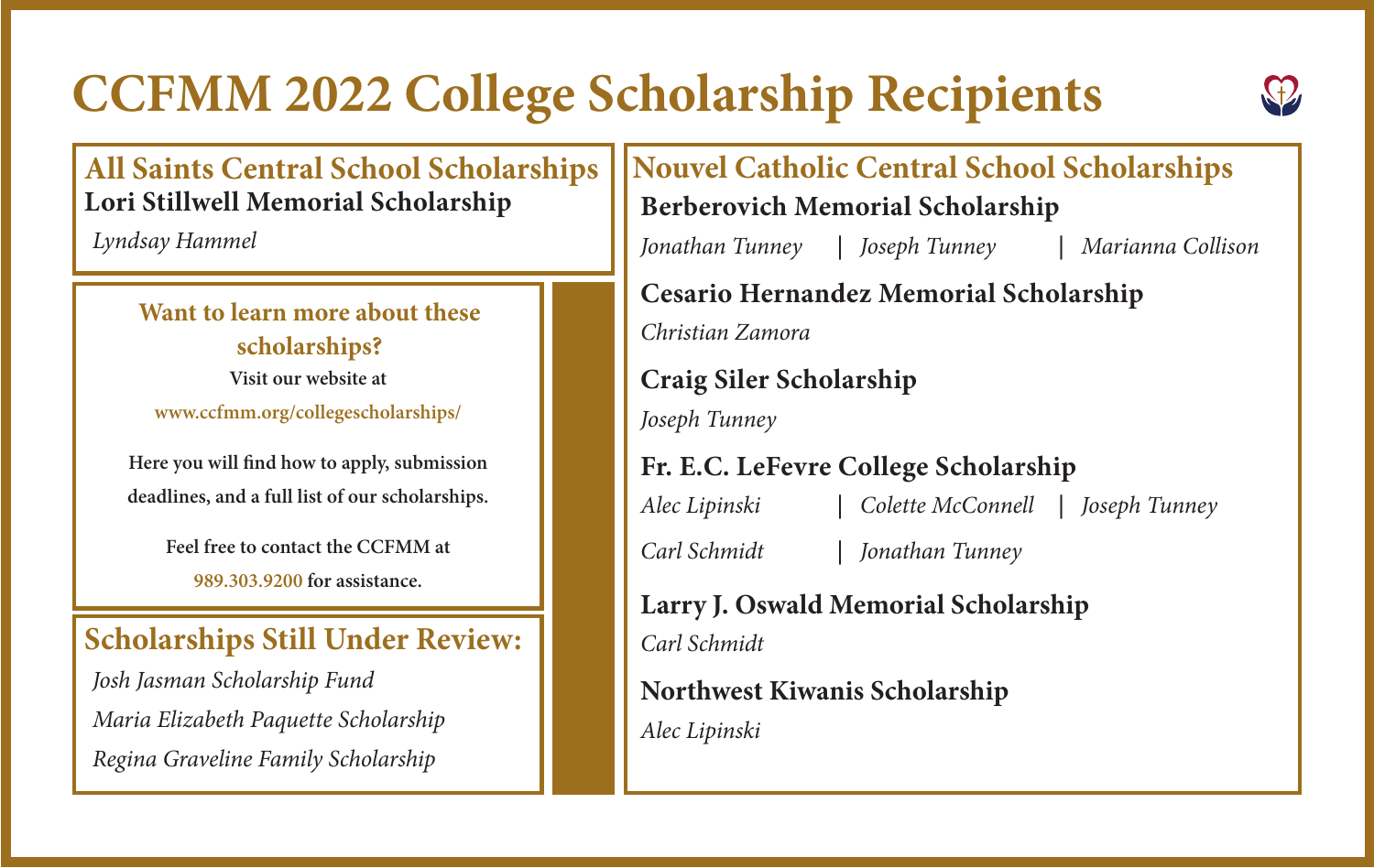| <b>Nouvel Catholic Central School Scholarships</b>                                                                                    | <b>General Scholarships</b>                               |  |  |
|---------------------------------------------------------------------------------------------------------------------------------------|-----------------------------------------------------------|--|--|
| Patrick Ackerman Scholarship                                                                                                          | Anthony & Elizabeth Brenske Memorial Scholarship          |  |  |
| Carl Schmidt                                                                                                                          | Alec Lipinski (NCCHS)<br>Grace Buckingham (NCCHS)         |  |  |
| <b>Rod Luplow Memorial Scholarship</b>                                                                                                | Alexis Yatch (NCCHS)<br>Grace Giroux (AC)                 |  |  |
| Sam Bartels<br>Alec Lipinski<br>Jeamy Pascual II                                                                                      | Ava Yatch (NCCHS)<br>Grant Bouvy (RHS)                    |  |  |
| <b>Scott Dangel Scholarship</b>                                                                                                       | <b>Brooke DuRussel (MHS)</b><br>Jeamy Pascual II (NCCHS)  |  |  |
| Grace Buckingham                                                                                                                      | Caleb Adcock (ASCHS)<br>Mackenzie Sprague (NCCHS)         |  |  |
| Shannan Marie Thompson Memorial Scholarship                                                                                           | Carl Schmidt (NCCHS)<br>Malinda Schmidt (NCCHS)           |  |  |
| Riley Hirschenberger<br>St. Thomas Aquinas Slominski Scholarship<br>Alec Lipinski                                                     | Christian Zamora (NCCHS)<br>Marianna Collison (NCCHS)     |  |  |
|                                                                                                                                       | Clara Gross (NCCHS)<br>Sam Bartels (NCCHS)                |  |  |
|                                                                                                                                       | Colette McConnell (NCCHS)<br>Sophie Lubbe (NCCHS)         |  |  |
| <b>Timothy Horny Baseball Scholarship</b>                                                                                             | Faith Buckingham (NCCHS)<br><b>Sterling Solek (NCCHS)</b> |  |  |
| Sam Bartels                                                                                                                           | <b>Edward &amp; Marie Abele Memorial Scholarship</b>      |  |  |
| <b>School Abbreviation Key:</b>                                                                                                       | Alec Lipinski (NCCHS)<br>Josh High (SHMS)                 |  |  |
| All Saints Central High School (ASCHS)<br>Homeschooled (HS)<br>Nouvel Catholic Central High School (NCCHS)<br>Reese High School (RHS) | Charles Warner (SHMS)<br>Molly Hugo (HS)                  |  |  |
| Millington High School (MHS)<br>Aquinas College (AC)                                                                                  | Sam Bartels (NCCHS)<br>Grace Giroux (AC)                  |  |  |
| Sacred Heart Major Seminary (SHMS)                                                                                                    | Jeamy Pascual II (NCCHS)<br>William Buchalski (NCCHS)     |  |  |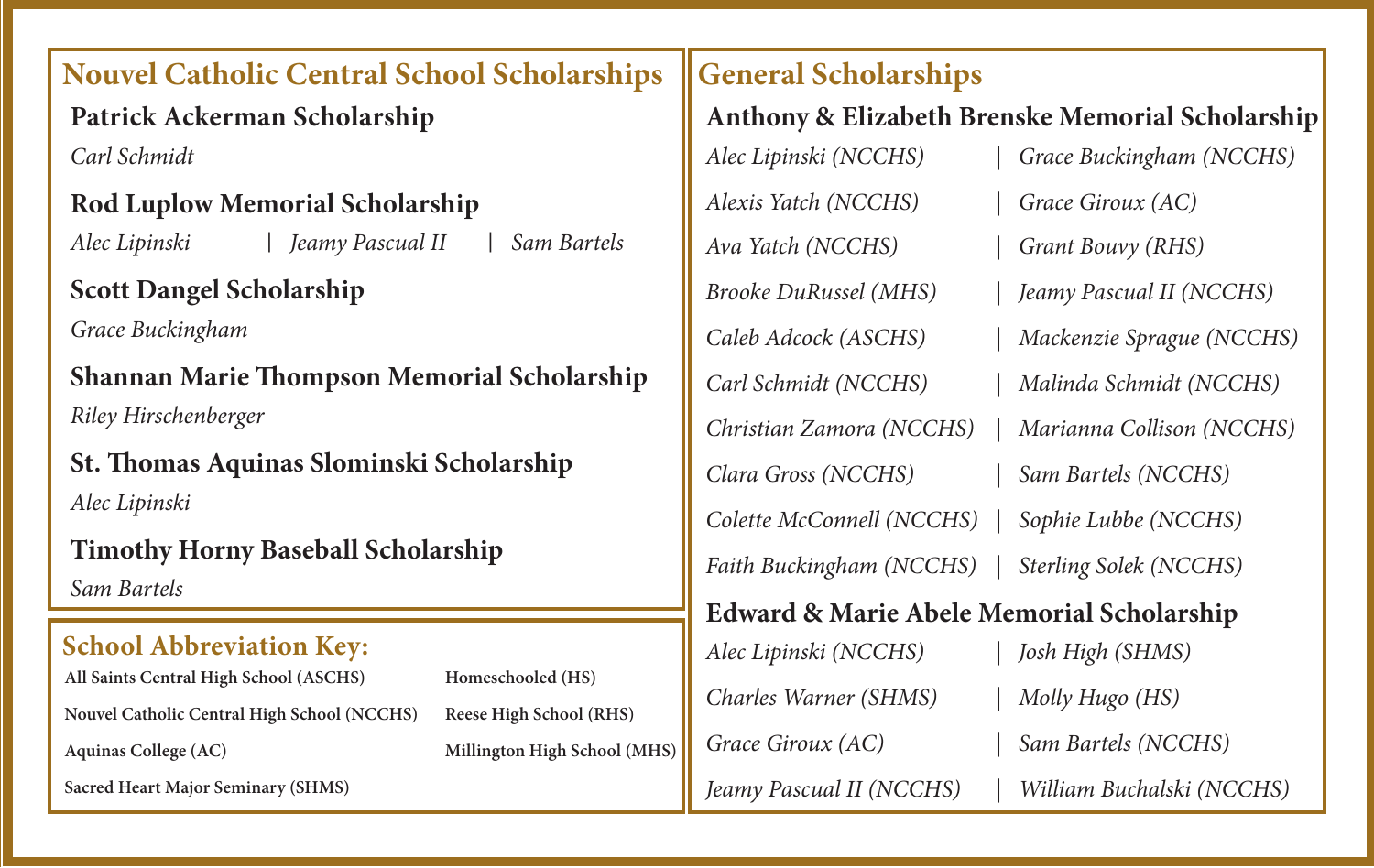### **CCFMM 2022 College Scholarship Recipients Cont.**

#### **General Scholarships**

#### **Cyril William Brenske Memorial Scholarship**

| Alec Lipinski (NCCHS)        | Grace Buckingham (NCCHS)  |
|------------------------------|---------------------------|
| Alexis Yatch (NCCHS)         | Grace Giroux (AC)         |
| Ava Yatch (NCCHS)            | Grant Bouvy (RHS)         |
| <b>Brooke DuRussel (MHS)</b> | Jeamy Pascual II (NCCHS)  |
| Caleb Adcock (ASCHS)         | Mackenzie Sprague (NCCHS) |
| Carl Schmidt (NCCHS)         | Malinda Schmidt (NCCHS)   |
| Christian Zamora (NCCHS)     | Marianna Collison (NCCHS) |
| Clara Gross (NCCHS)          | Sam Bartels (NCCHS)       |
| Colette McConnell (NCCHS)    | Sophie Lubbe (NCCHS)      |
| Faith Buckingham (NCCHS)     | Sterling Solek (NCCHS)    |
|                              |                           |

#### **Fr. Robert G. Navarre Scholarship**

*Alec Lipinski (NCCHS)* **|** *Colettle McConnell (NCCHS)*

*Alexis Yatch (NCCHS)*

#### **LeFevre and Rokita Families Catholic College Scholarship**

| Amelia Molitor (HS)       | Clara Gross (NCCHS)      |
|---------------------------|--------------------------|
| Caleb Adcock (ASCHS)      | Jeamy Pascual II (NCCHS) |
| Colette McConnell (NCCHS) | Molly Hugo (HS)          |

#### **We would like to thank the following groups of individuals who were involved in the 2021/2022 College Scholarship Process:**

**All students who applied for this year's scholarships.**

**The Evaluation Committees who took time to review and select applicants for the scholarships.**

**The Grants Commitee and the Board of Trustees of the CCFMM who oversaw the process.**

**And thank you to the donors. It is with your stewardship that the CCFMM is able to award over 20 scholarships to students seeking to attend college.**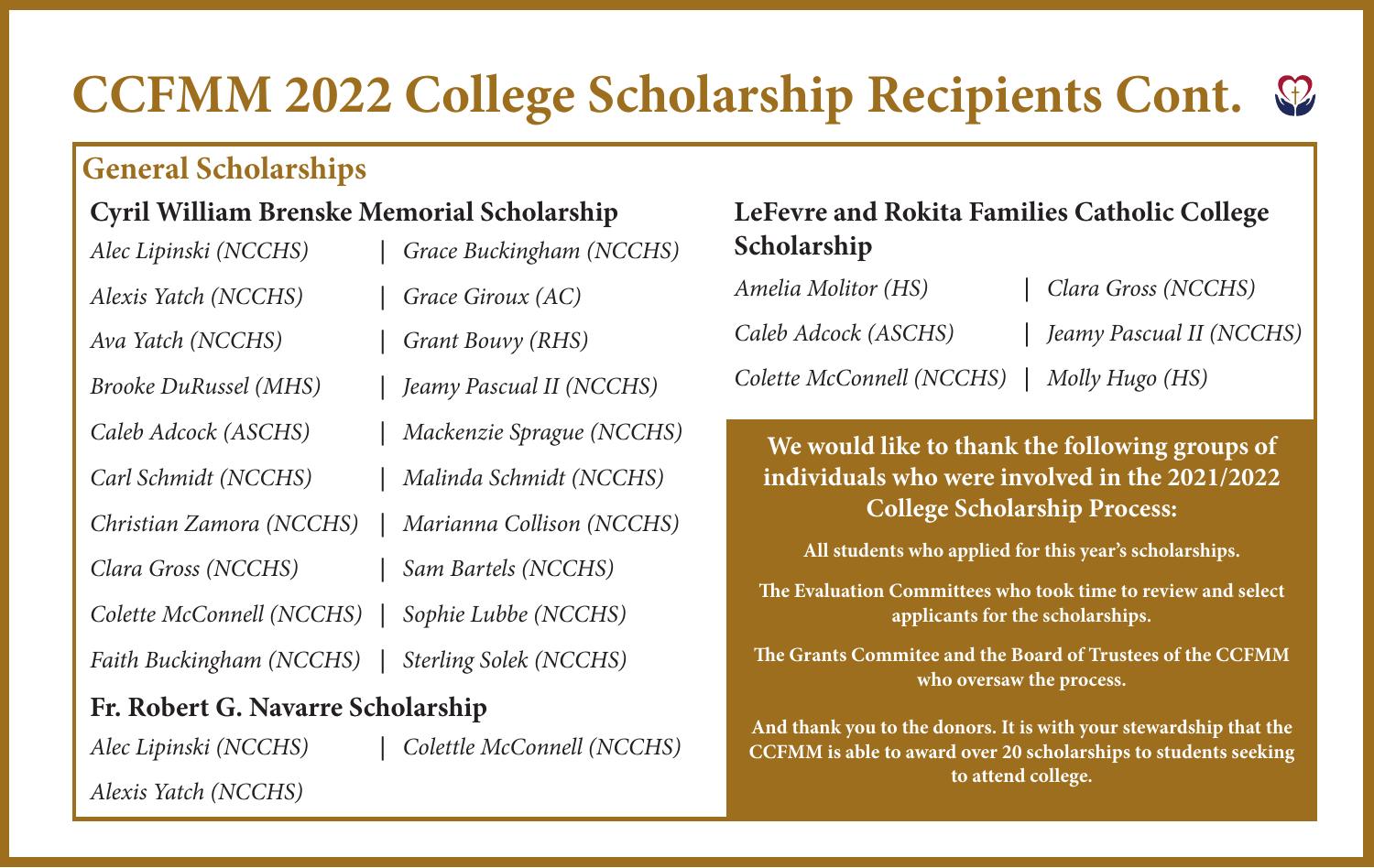### **CCFMM 2021/2022 Scholarship Award Process**



In the Fall of 2021, the Catholic Community Foundation of Mid-Michigan announced our new online process for registering and applying for both college and Catholic School Scholarship opportunities. Through the installation of our new software system called CommunitySuite, we have been able to provide more easily accessable scholarship opportunities for students and families.

While our high school scholarships are still in process, we have been able to wrap up our college scholarships and officially award over \$60,000 in scholarships to graduating seniors, current college students and seminarians!

It is at this time that we would like to give a large thank you to all those who were involved in this year's first all online application process. Thank you to all of our generous donors who have made these scholarships possible. Thank you to all of our scholarship committees who reviewed more than 225 student applications. It is because of your time and dedication that this process was able to move along smoothly.

We look foward to offering more opportunities to provide greater financial support for all students and families desiring to attend one of the great Catholic Schools in the Diocese of Saginaw and continue their post secondary education through college.

**You can find more information about our college and high school scholarships at the links below:**

**https://ccfmm.org/collegescholarships/ https://ccfmm.org/catholic-school-scholarships/**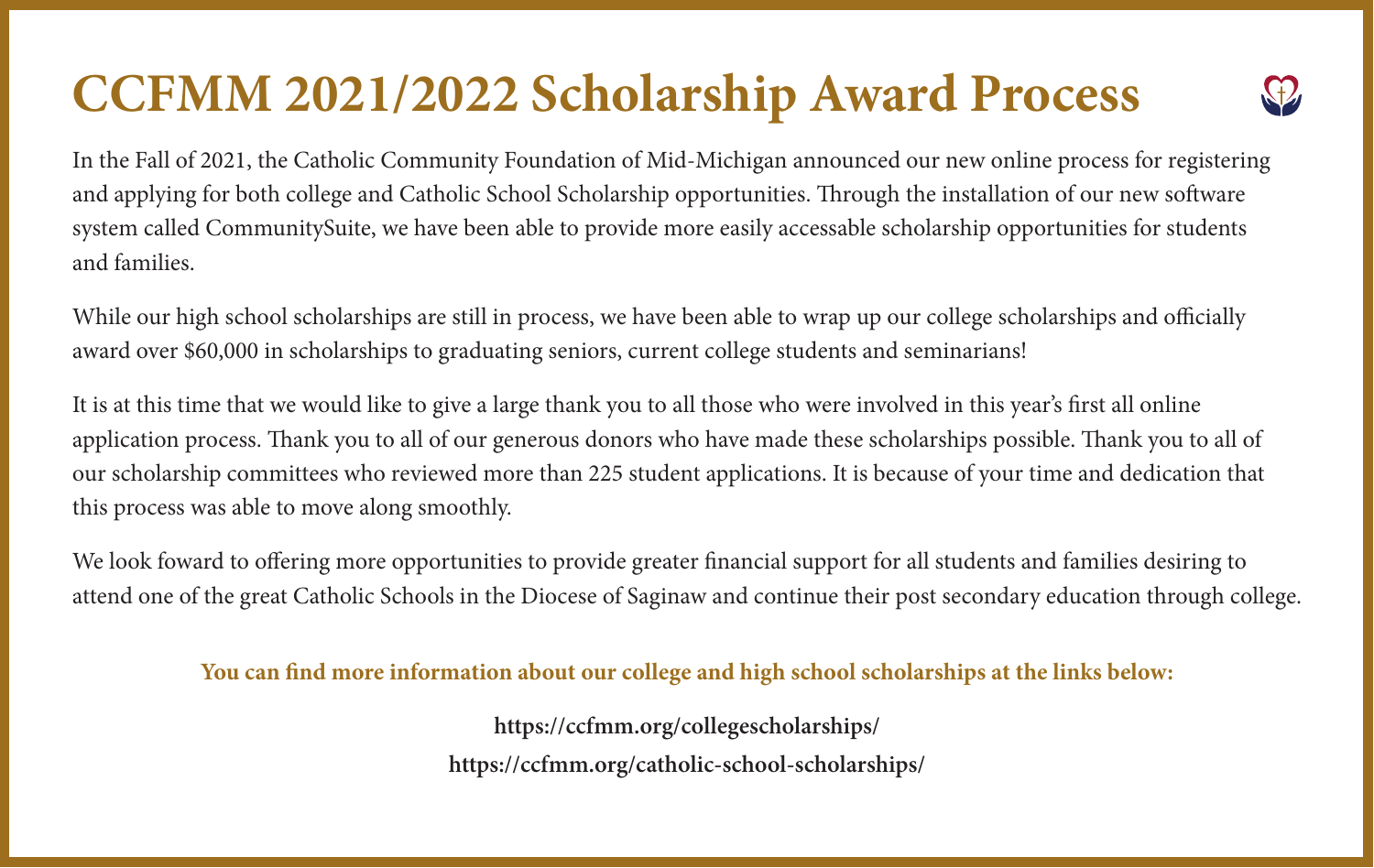## **Stewardship: Giving from the Heart**



We introduced the four areas of stewardship in our 2021 newsletters and thus far we have elaborated on being Disciples as Stewards and being Stewards of Creation. In this issue we focus on being Stewards of the Church.

#### **What does it mean to be a Steward of the Church?**

Stewards of God's gifts are not passive beneficiaries. We cooperate with God in our own redemption and in the redemption of others. We are also obliged to be stewards of the Church—collaborators and cooperators in continuing the redemptive work of Jesus Christ, which is the Church's essential mission. This mission—proclaiming and teaching, serving and sanctifying—is our task. It is the personal responsibility of each one of us as stewards of the Church.

All members of the Church have their own roles to play in carrying out its mission:

- Parents, who nurture their children in the light of the faith
- Parishioners, who work in concrete ways to make their parishes true communities of faith and vibrant sources of service to the larger community
- All Catholics, who give generous support—time, money, prayers, and personal service according to their circumstances—to parish and diocesan programs and the universal Church

*Source: To Be a Christian Steward: A Summary of the U.S. Bishops' Pastoral Letter on Stewardship by the USCCB*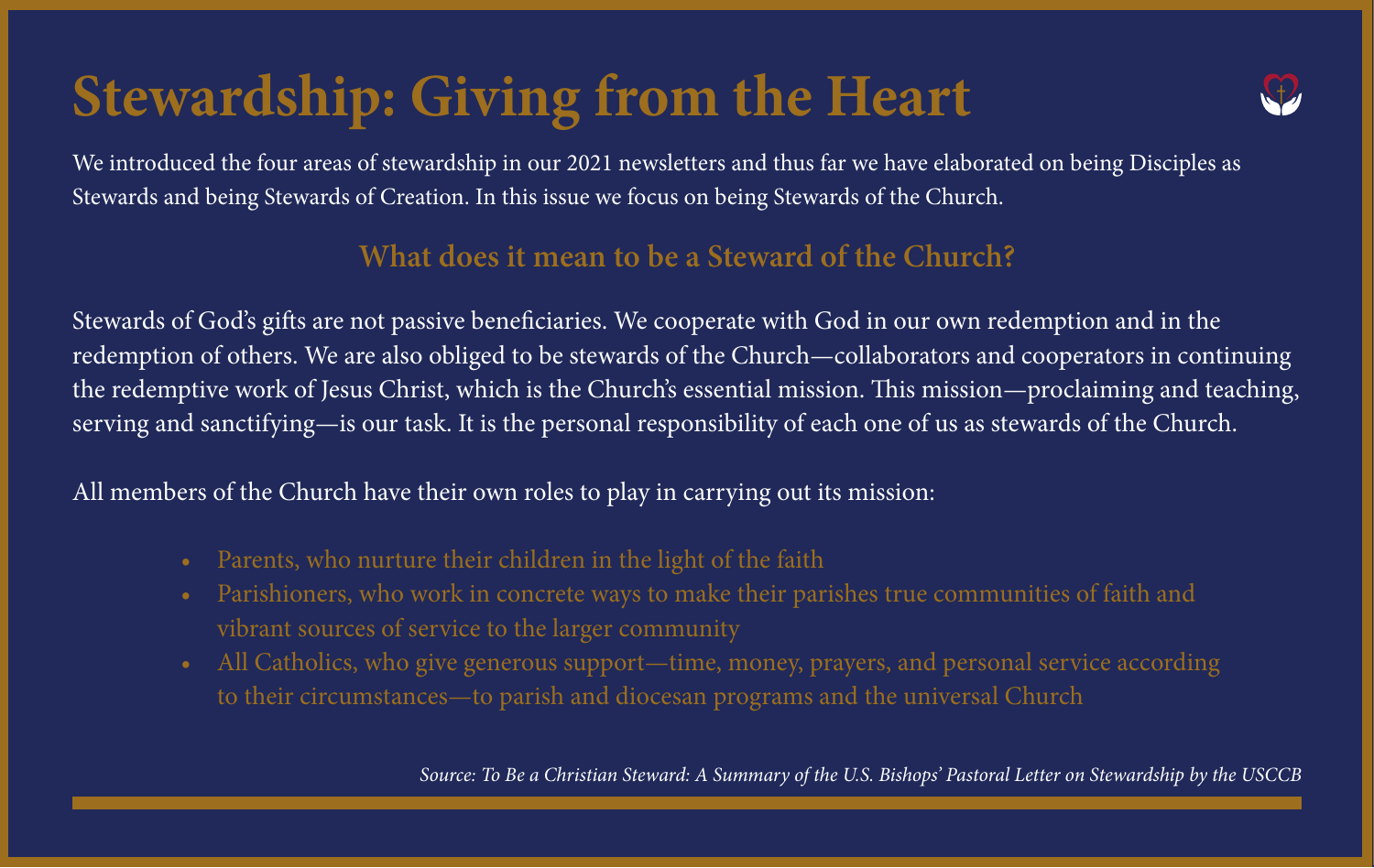### **Parish Stewardship Prayer**

My parish is composed of people like me. I help make it what it is. It will be friendly, if I am. It will be holy, if I am. Its pews will be filled, if I help fill them. It will do great work, if I work. It will be prayerful, if I pray. It will make generous gifts to many causes, if I am a generous giver. It will bring others into its worship, if I invite and bring them. It will be a parish of loyalty and love, of fearlessness and faith, of compassion, charity, and mercy, if I, who make it what it is, am filled with these same things. Therefore, with the help of the Lord, I now dedicate myself to the task of being all the things that I want my parish to be. Amen.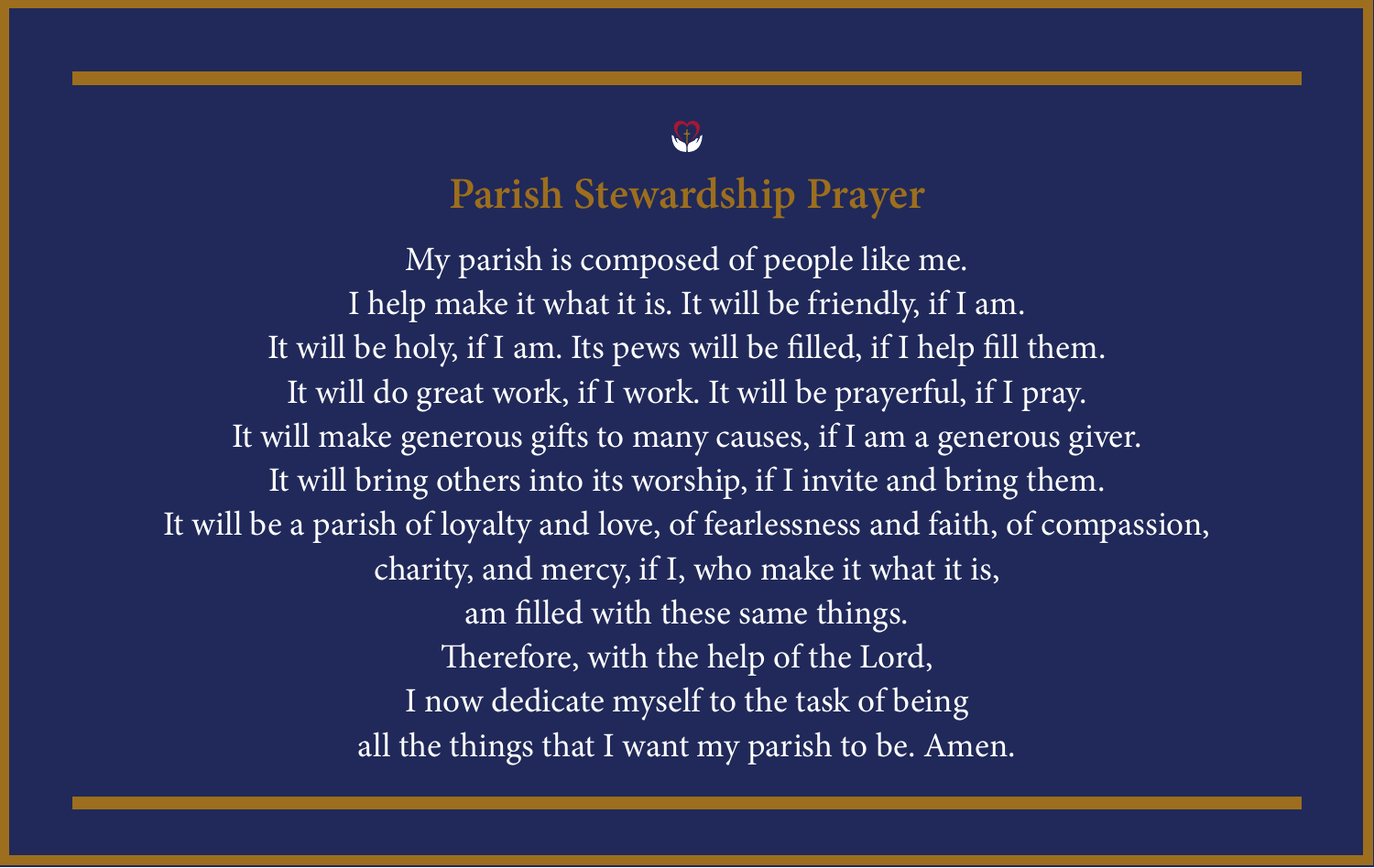

## The Saint Joseph Society

of the Catholic Community Foundation of Mid-Michigan

Since the start of 2022, the Saint Joseph Society (SJS), has received over \$10,000 in donations resulting in over \$44,000 in donations since its inception! We are so grateful to all those who have supported the SJS. It is because of this support that we have been able to distribute 59 Bibles to 6th graders at two participating schools!

Starting in August, we will be hosting multiple online events to offer religious education teachers at the Catholic schools and parishes the opportunity to participate in the SJS program.

In March of 2022, the SJS had the opportunity to host our first Giving Level Events, the Dinner with the Bishop and the Lenten Retreat. We look forward to the Summer Picnic and the Annual Mass on August 2nd.

**Please see the CCFMM website for details: www.ccfmm.org/st-joseph-society/**

The link above provides more information about the SJS. It also displays stories about how the students use their Bibles as well as the beautiful thank-you letters and cards we have received from 6th graders at our diocesan schools.

*We invite you to join the Saint Joseph Society, make a difference in the lives of 6th grade students through Biblical study, attend faith community events with Bishop Gruss and help fund the current and future operations of the CCFMM. Thank you.*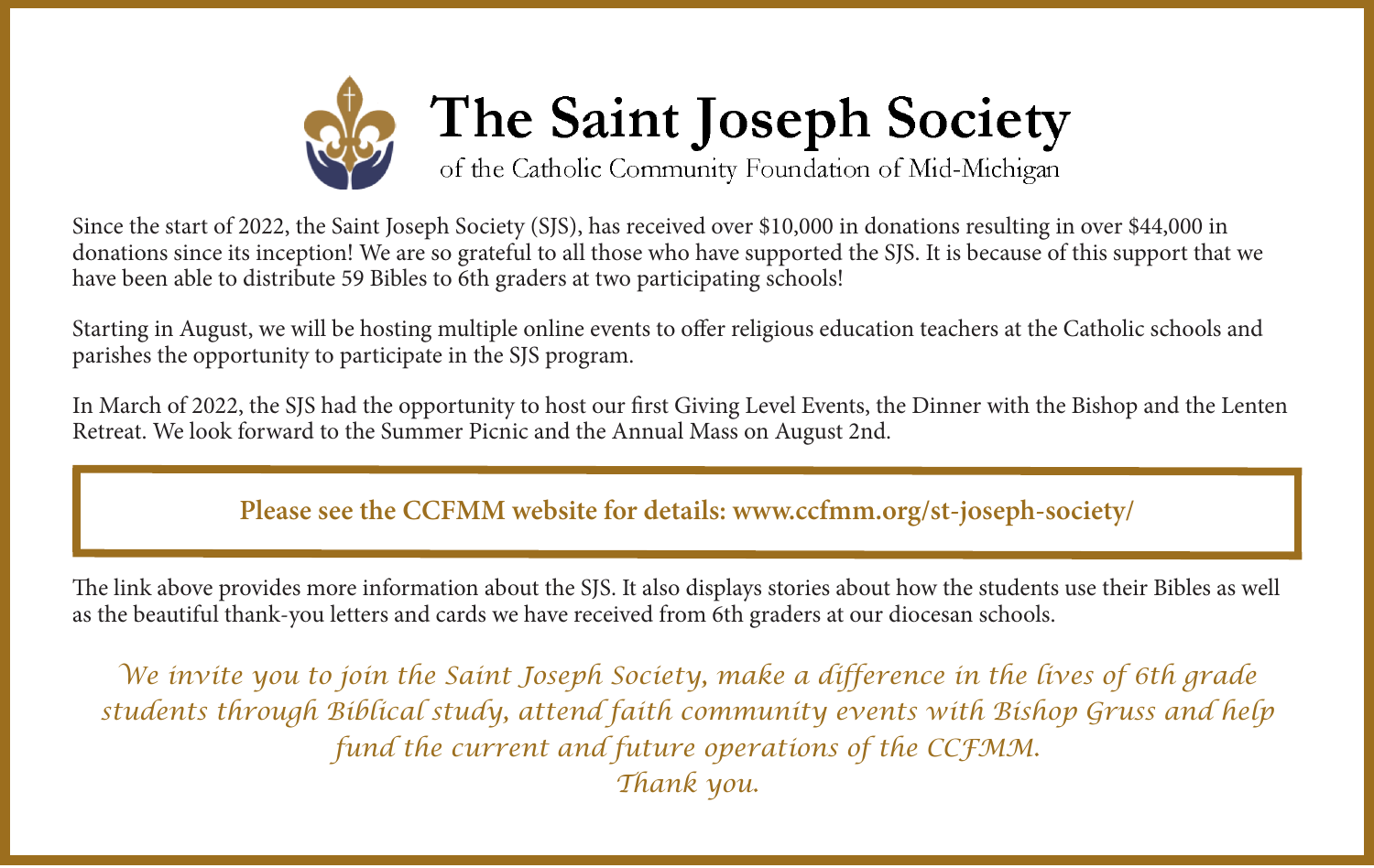### **For direct gifts to existing endowments:**

Go to www.ccfmm.org

Click on our donate button and choose a category or favorite endowment.





### **Inspired to give spontaneously?**

Become a member of the *St. Joseph Society!* Use this QR code to be taken directly to our donate page.



**We are ready to assist you in planning your gift to the church!**



5800 Weiss St., Saginaw, MI 48603  $\rightarrow$  989.303.9200  $\times$  ccfmm@ccfmm.org



**Be sure to find us on social media!**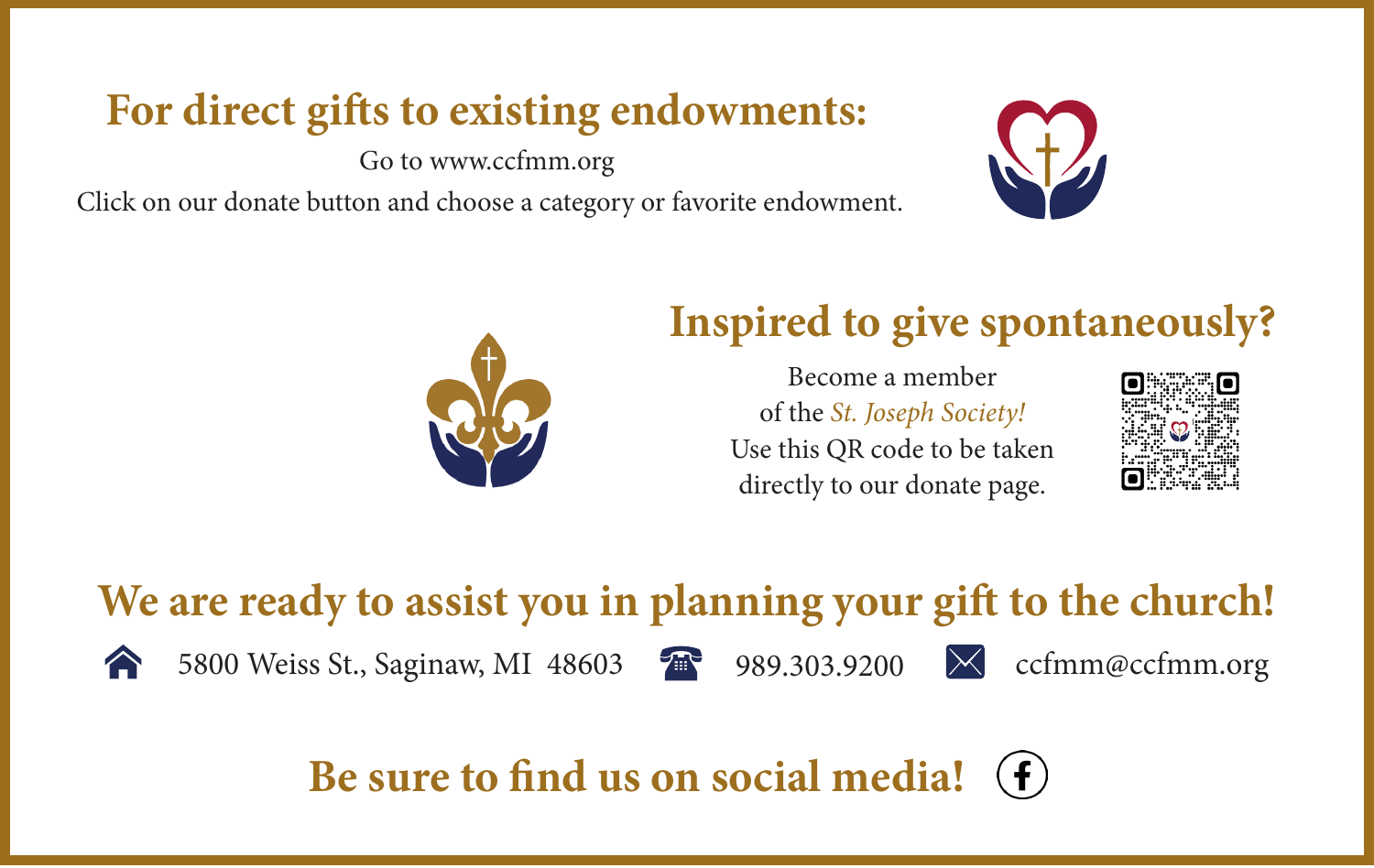## **Letter from the President**



Greetings to All!

The entire team of the Catholic Community Foundation of Mid-Michigan wishes you and your families the Love, Joy, Grace and Peace of the Risen Christ! With spring in full bloom and summer fast approaching, we are excited to share with everyone a couple of CCFMM updates.

We recently held our first CCFMM Investment Forum. The CCFMM works with the excellent investment professionals at CAP TRUST, as well as our investment committee and our Board of Trustees in the management of CCFMM endowment and donor advised fund assets. The CCFMM assets are invested in a diversified portfolio in alignment with the ethical principles and investment guidelines endorsed by Bishop Gruss and the United States Conference of Catholic Bishops.

Individuals interested in pursuing their Catholic mission aspirations, can make donations to existing endowments or establish their own endowments or donor advised funds within the CCFMM. Whether your passion may be support for the poor, parish needs, seminarian education, helping with liturgies, sanctity of life, Catholic education, scholarships or any one of a number of other Catholic ministries, we would be delighted to connect and partner with you and your family.

The CCFMM wishes to congratulate and extend our prayers and best wishes to Deacon Matt Gembrowski, who was recently ordained to the traditional Deaconate. We thank Bishop Gruss, Deacon Matt and all priests, deacons, sisters and religious for their service to the Church!



Marculf w The

Mike Wolohan, President 989.799.5557

Wishing all of you a wonderful summer!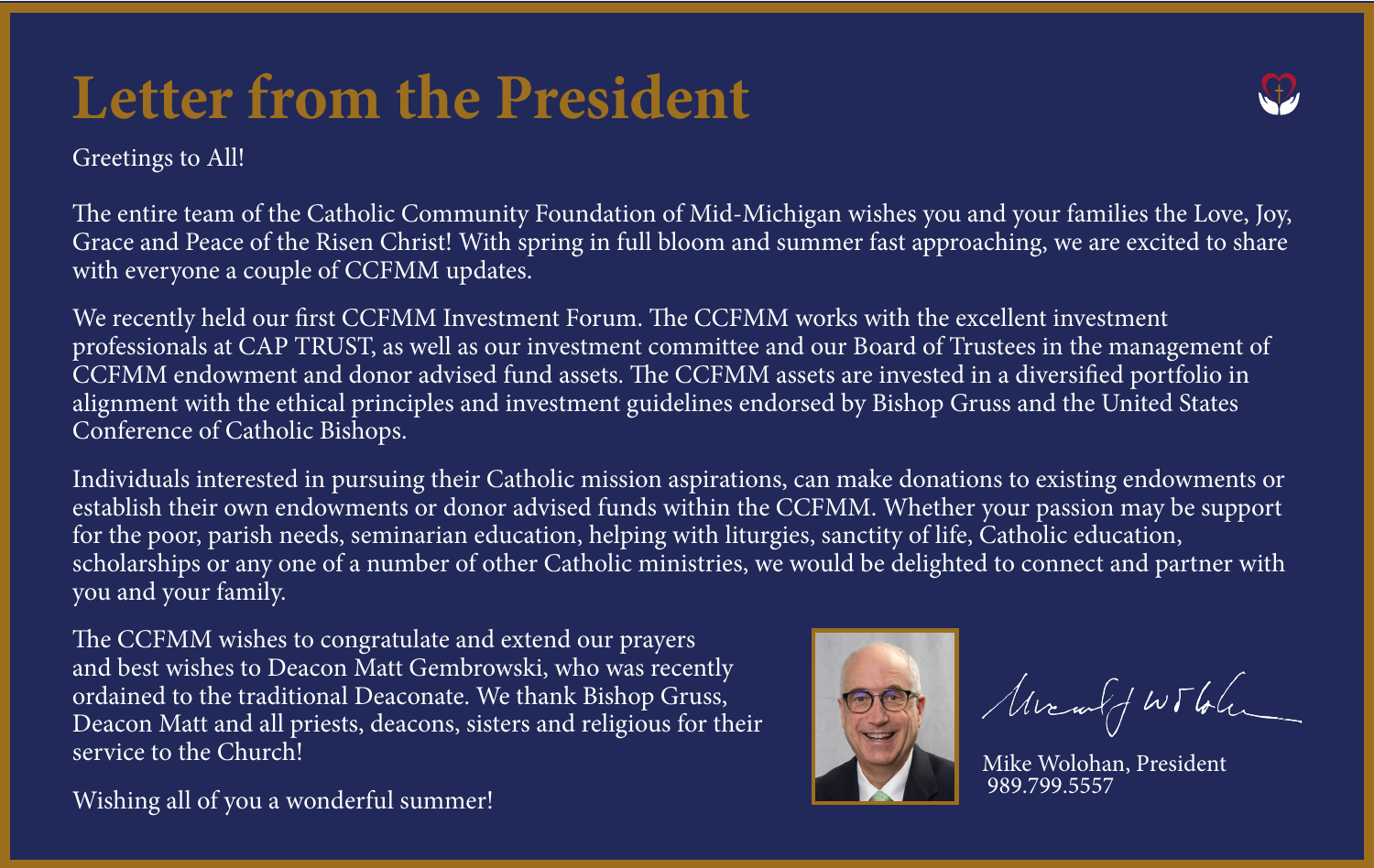### **Thank You**

### **Helping People Help People!**

We hope you enjoyed the eleventh edition of Feeding Our Faith, a quarterly publication by the Catholic Community Foundation of Mid-Michigan. New stories and endowments are featured monthly.

#### **Mission Statement**

 *We encourage faithful giving that is responsibly managed and reflective of the teachings of Jesus Christ.*

#### **Check out the CCFMM Staff 's new phone extensions!**

Kristin Smith *Executive Director* **989.303.9201**

Connor Rabine *Communications Coordinator* **989.303.9202**

Michele Driver *Endowment Coordinator* **989.303.9203**



#### **Board of Trustees**

**Dr. Michael Wolohan** *President*

**Robert Sasiela**

**Joseph Day** *Secretary*

**Mark Bassett** *Trustee*

**Ruth Buko** *Trustee*

**Thomas Gross** *Trustee*

**Michael Leen** *Trustee*

**Dcn. Gary Patelski** *Trustee*

**Bridget Staffileno** *Trustee*

**Steve Wilkowski** *Trustee*

*Treasurer*

**Mike Shabluk** *Past President*

**Maureen Becker** *Trustee*

**Dennis Day** *Trustee*

**Sr. Maria Inviolata** *Trustee*

**Sarah Ostahowski** *Trustee*

**Nancy Schultz** *Trustee*

**Dcn. Rick Warner** *Trustee*

**Fr. Bill Rutkowski** *Liaison to the Bishop*

**Most Rev. Robert Gruss, Bishop of Saginaw** *Ex Officio*